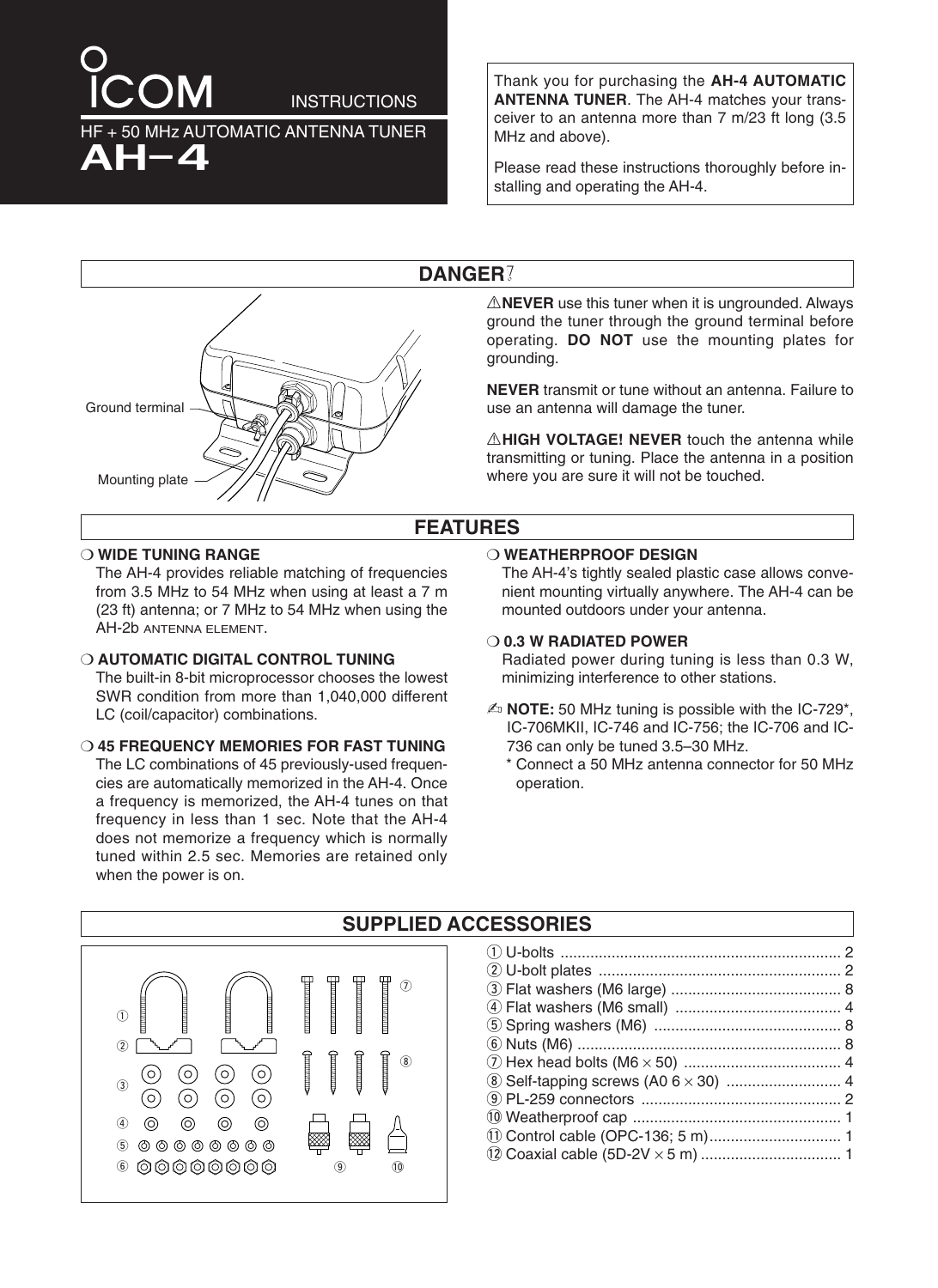### **INSTALLATION**

- ✍ **NOTE:** After inserting the coaxial cable into the AH-4 top cover, solder the PL-259 connector to the coaxial cable.
- ➀ Remove the top cover (Fig. 1).
- ➁ Install the control cable and coaxial cable (Fig. 1).
- ➂ Connect and solder the PL-259 connector to the coaxial cable (Fig. 4).

## **Fig. 1 COVER REMOVAL AND CABLE INSTALLATION** Strain relief insert Coaxial cable Control<br>cable cable Cable clamp

- ➃ Connect the control cable to the AH-4 (Fig. 2).
- ➄ Connect the GND cable to the AH-4 (Fig. 3).
- ➅ Replace the top cover.
- ➆ Mount the AH-4 in the desired location; on an antenna pole, in your vehicle's trunk, etc. (Fig. 5).
- ➇ Connect an antenna to the AH-4 (Fig. 6).
- ➈ Connect the control cable and the coaxial cable to the transceiver.
- ➀ Remove 8 screws from the top cover and remove the cover.

➁ Loosen the screws on both cable clamps. If desired, install a strain relief insert (supplied) corresponding to the diameter of the cable.

- ➂ Install the coaxial cable through the top cover cable clamp.
- ➃ Install the control cable through the bottom cover cable clamp.
- ➄ After connecting the coaxial cable and control cables, tighten the cable clamp screws.



### **Fig. 3 GROUND CONNECTIONS**

The transceiver and antenna tuner must have an adequate ground connection. Otherwise, the overall effency of the transceiver and antenna tuner installation will be reduced. Interference, RF feed back and electrical shocks from other equipment could also occur.

For best results, use the heaviest gauge wire or strap available and make the connection as short as possible. (see right)

• A long wire connected to the GND terminal as a counterpoise is also acceptable.



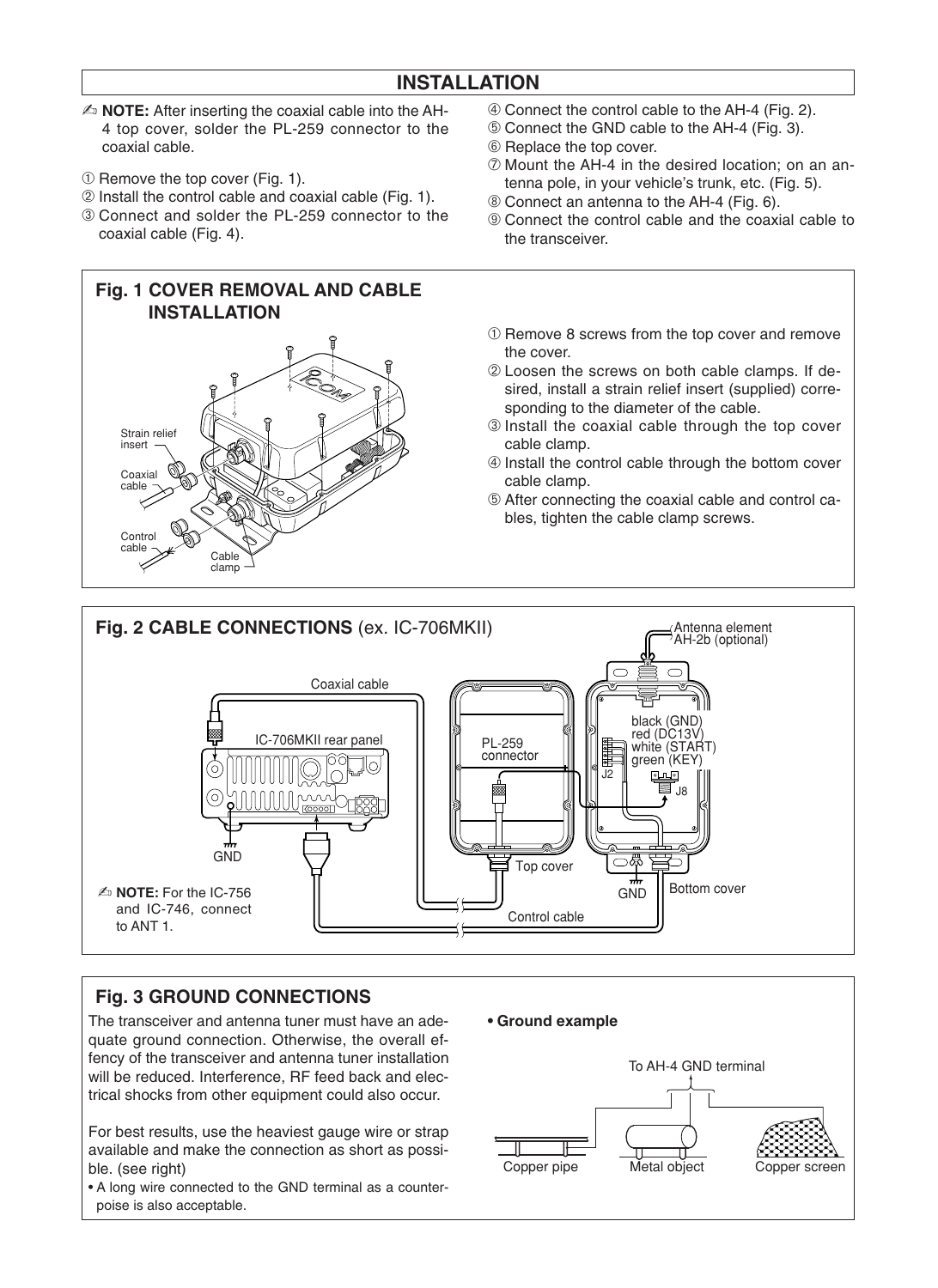### **Fig. 4 PL-259 CONNECTOR SOLDERING**



- ➀ Slide the coupling ring over the coaxial cable. Strip the cable jacket and pull it down to reveal 10 mm (0.4 in) of braid.
	- Soft solder the exposed braid and then pull the jacket back in place.
- ➁ Strip the cable as shown at left. Tin the center conductor the entire length of the exposed braid.
- ➂ Slide the connector body over the cable and solder as shown at left.
- ➃ Screw the coupling ring onto to the connector body.